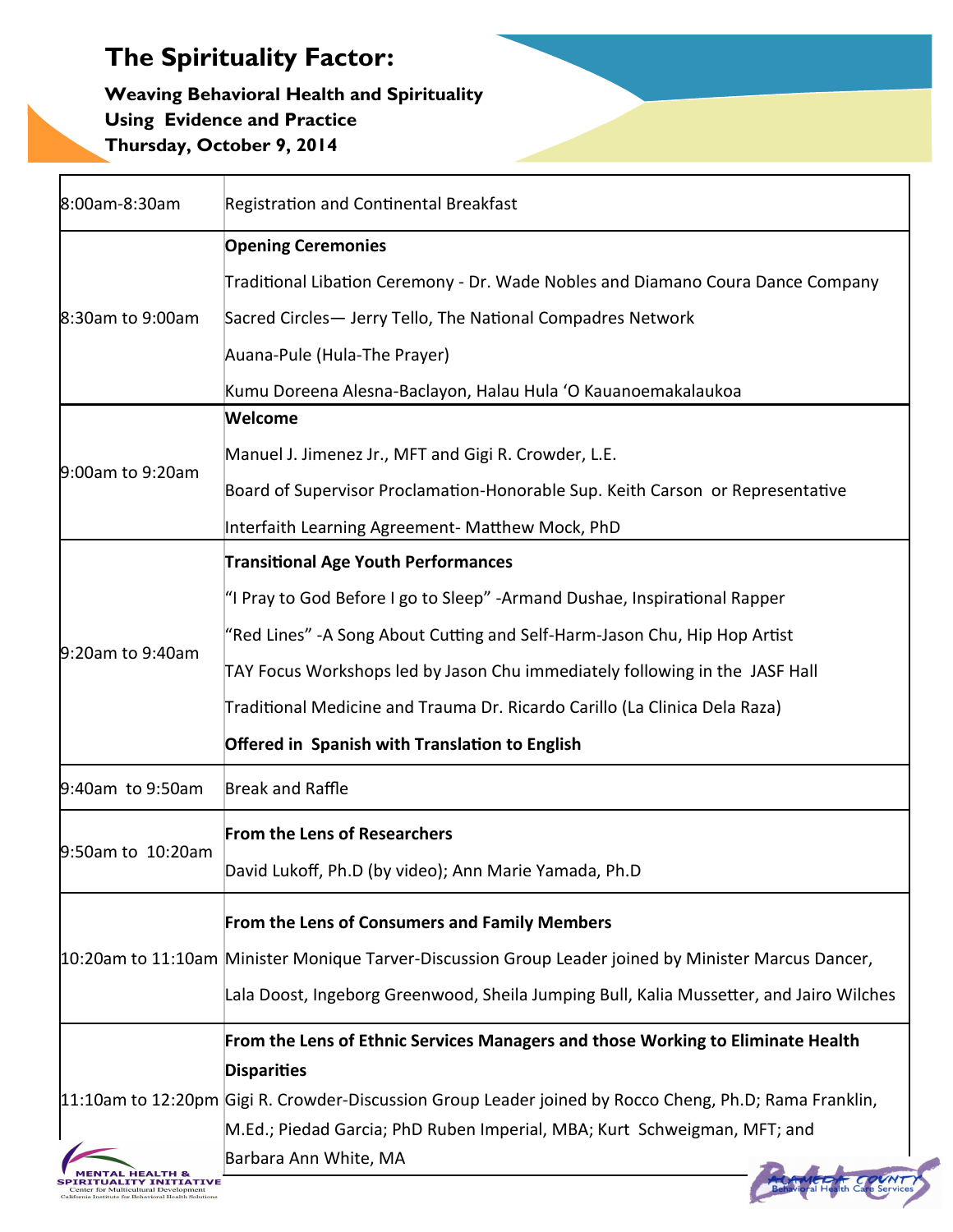f

**Weaving Behavioral Health and Spirituality Using Evidence and Practice Thursday, October 9, 2014**

| 12:20pm to 1:10pm | Lunch, Raffle, and Entertainment                                                                                                                                                                                                                                       |  |
|-------------------|------------------------------------------------------------------------------------------------------------------------------------------------------------------------------------------------------------------------------------------------------------------------|--|
| 1:10pm to 1:20pm  | After Lunch Stretch-Jairo Wilches                                                                                                                                                                                                                                      |  |
| 1:30pm to 2:30pm  | <b>Workshops</b><br>TAY Workshops continued in JASF Hall; Youth and Spirituality-FERC<br>Using Wisdom Stories to teach Values and Life Lessons, Yahru Baruti, MSW, LCSW                                                                                                |  |
| 2:40pm to 3:50pm  | From the Lens of Agencies Already Utilizing Faith and Spirituality Practices<br>Patty Blum. Ph.D - Discussion Group Leader joined by Dr. Ricardo Carrillo,<br>Dr. Gene Hightower, Dr. Maria Lorente-Foresti, Chaplain Helen Hobart,<br>Dr. Wade Nobles, and Talaya Sin |  |
| 3:50pm to 4:00pm  | <b>Break and Grand Prize Raffle</b>                                                                                                                                                                                                                                    |  |
| 4pm to 4:10pm     | <b>Reflections and Cultural Sharing</b>                                                                                                                                                                                                                                |  |
| 4:10pm to 4:30pm  | <b>Closing Performance</b><br>Kirtan Music-Mirabai and Friends                                                                                                                                                                                                         |  |
| ou tomorrow!      |                                                                                                                                                                                                                                                                        |  |



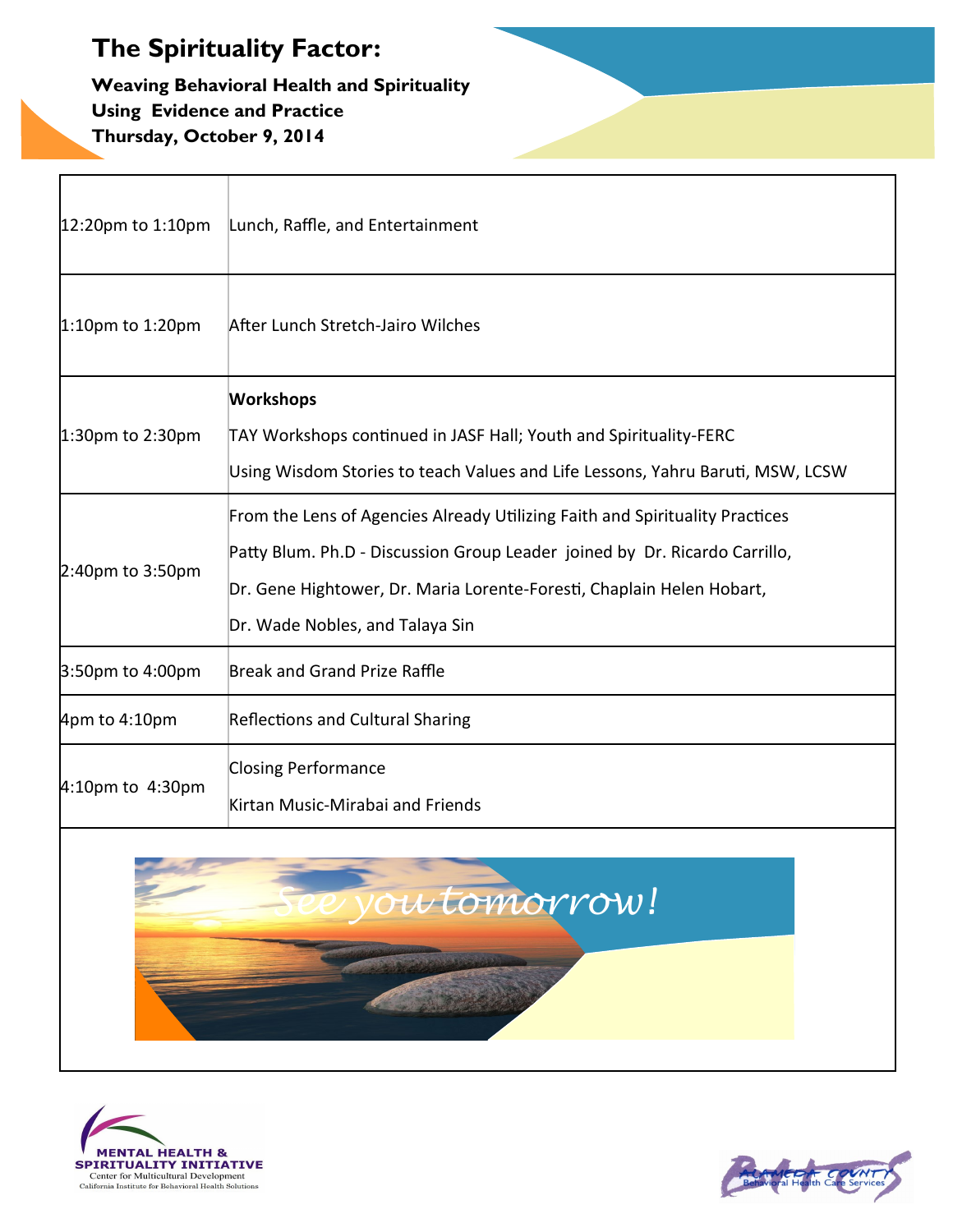Г

**Weaving Behavioral Health and Spirituality Using Evidence and Practice Friday, October 10, 2014**

| 8:00am-8:30am                                                                                                 | <b>Registration and Continental Breakfast</b>                                          |
|---------------------------------------------------------------------------------------------------------------|----------------------------------------------------------------------------------------|
| 8:30am to 8:40am                                                                                              | <b>Opening Ceremonies</b>                                                              |
|                                                                                                               | Miming for Mental Wellness "I Need You to Survive" - Armand Dushae and D'Angelo        |
|                                                                                                               | Theus                                                                                  |
| 8:40am to 9:10am                                                                                              | Welcome                                                                                |
|                                                                                                               | Opening Prayer Rev. Dr. J. Alfred Smith Jr. Senior Pastor Allen Temple Baptist Church  |
|                                                                                                               | Alex Briscoe, MFT, Alameda County HCSA Director                                        |
|                                                                                                               | Minister Monique Tarver (Steering Committee Chair)                                     |
|                                                                                                               | California Mental Health and Spirituality Initiative Steering Committee                |
|                                                                                                               | Manuel J. Jimenez Jr. MFT, and Gigi R. Crowder, L.E. (Co-chairs of Spirituality Factor |
|                                                                                                               | Conference)                                                                            |
|                                                                                                               | Conference Planning Committee                                                          |
|                                                                                                               | Suicide Prevention Alameda County and Statewide Resources to Support                   |
| 9:10am-9:20am                                                                                                 | <b>Faith Communities</b>                                                               |
|                                                                                                               | Theresa Ly, MPH, Program Manager-California Mental Health Services Authority           |
| $10:00$ am $-11:00$ am                                                                                        | Aphesis, Open your Heart and Align your Inner Life-Chiao Wen Chen                      |
|                                                                                                               | Offered in Chinese with Translation to English (Room #216A)                            |
|                                                                                                               | From the Lens of County and State Leaders - CEU's offered                              |
| 9:20am to 10:40am                                                                                             | Dr. Marvin Southard, PhD, Los Angeles County Department of Mental Health               |
|                                                                                                               | Manuel J. Jimenez, MFT-Discussion Group Leader joined by Sandra Goodwin Nelson,        |
|                                                                                                               | Ph.D, Nancy Pena, LCSW, Louise Rogers, MPA, Halsey Simmons, MFT and                    |
|                                                                                                               | Tom Trabin, Ph.D                                                                       |
| 10:40am to 10:50am                                                                                            | Break and Raffle                                                                       |
|                                                                                                               | 10:50am to 12:10pm From the Lens of Faith Leaders                                      |
|                                                                                                               | Pastor William Kruse-Discussion Group Leader joined by boona cheema, Dr. Toni Dunbar,  |
|                                                                                                               | Pastor Horacio Jones, Abobaker Mojadidi, Rev. Veronica Ochoa, a message from           |
|                                                                                                               | Rabbi Mimi Wiesel                                                                      |
| 'Y INITIATIVE<br>Center for Multicultural Development<br>California Institute for Behavioral Health Solutions |                                                                                        |